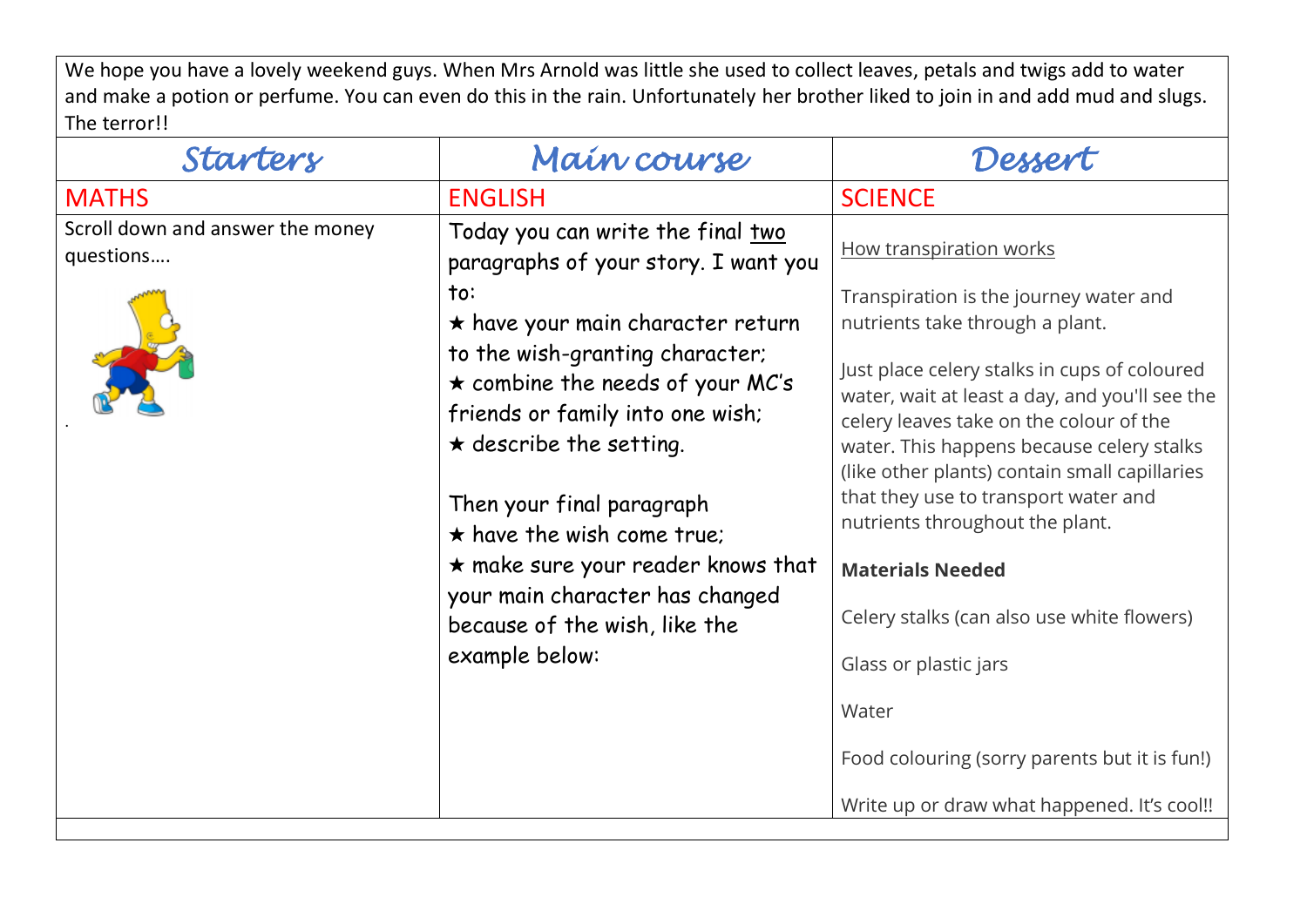Here's my fourth paragraph. Use it to help you write yours.

As quick as a flick, it came to her! She knew what to wish for. The sun was setting, and the moon was beginning to take over the day. Zoe could see the moon's light reflecting on the surface of the waves. It was time to talk to the Queen of the Oysters. Down, down, down she swam. The Queen of the Oysters was there, waiting. Zoe used her hands to wish underwater. She used actions and hand signals to ask for her heart's desire: "I wish for my mum to be chasing my puppy around my mansion's garden."

In your final section I want you to:

- $\star$  have the wish come true;
- ★ make sure your reader knows that your main character has changed because of the wish, like the example below:

Suddenly, the oyster shimmered. The water felt cooler and the seaweed seemed to stand still. Zoe swan up to the surface and as soon as she broke into the air, she heard it: a dog barking in the distance. Zoe smiled. Her worries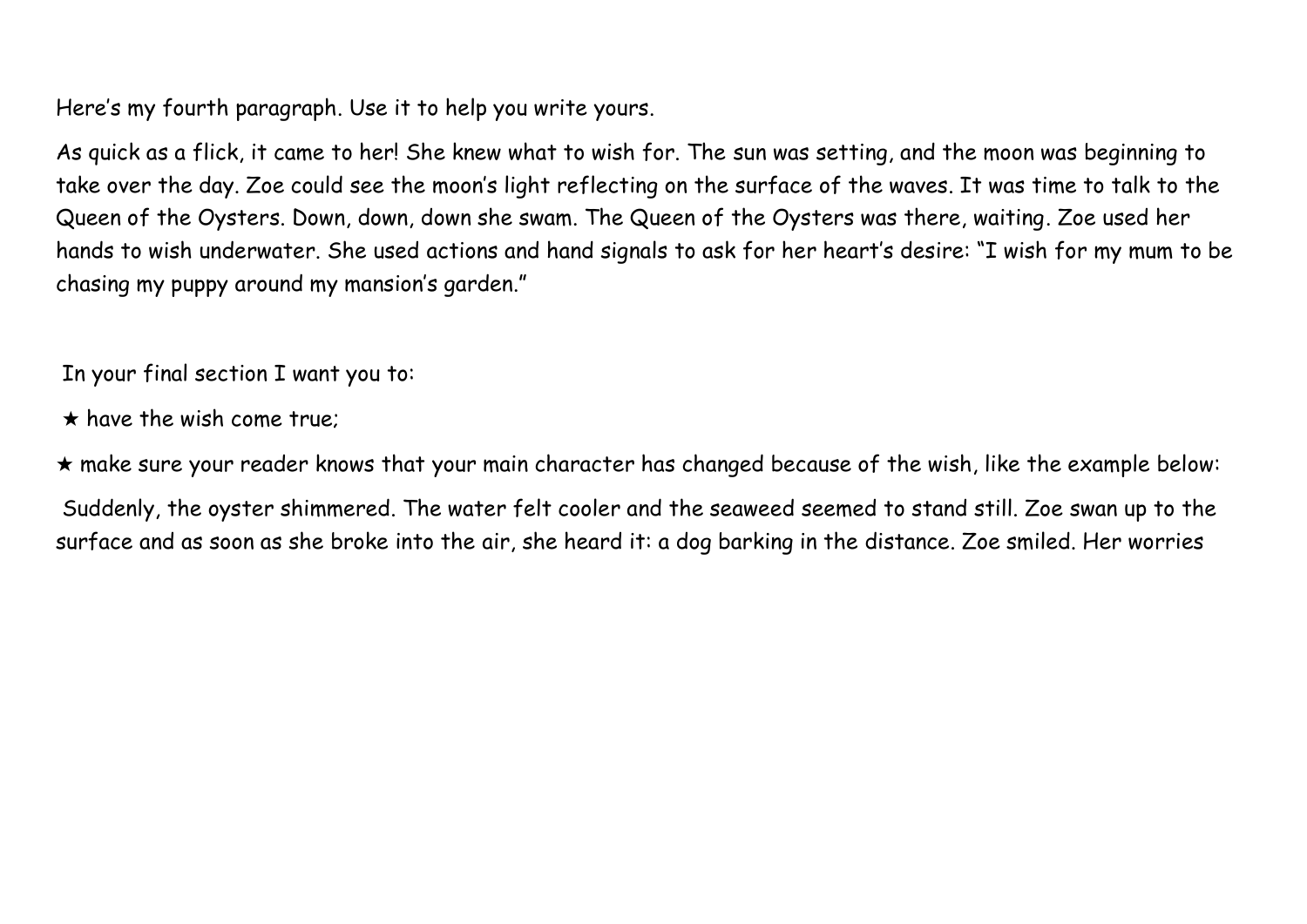were finally over, and she walked back to her mansion in the moonlight.

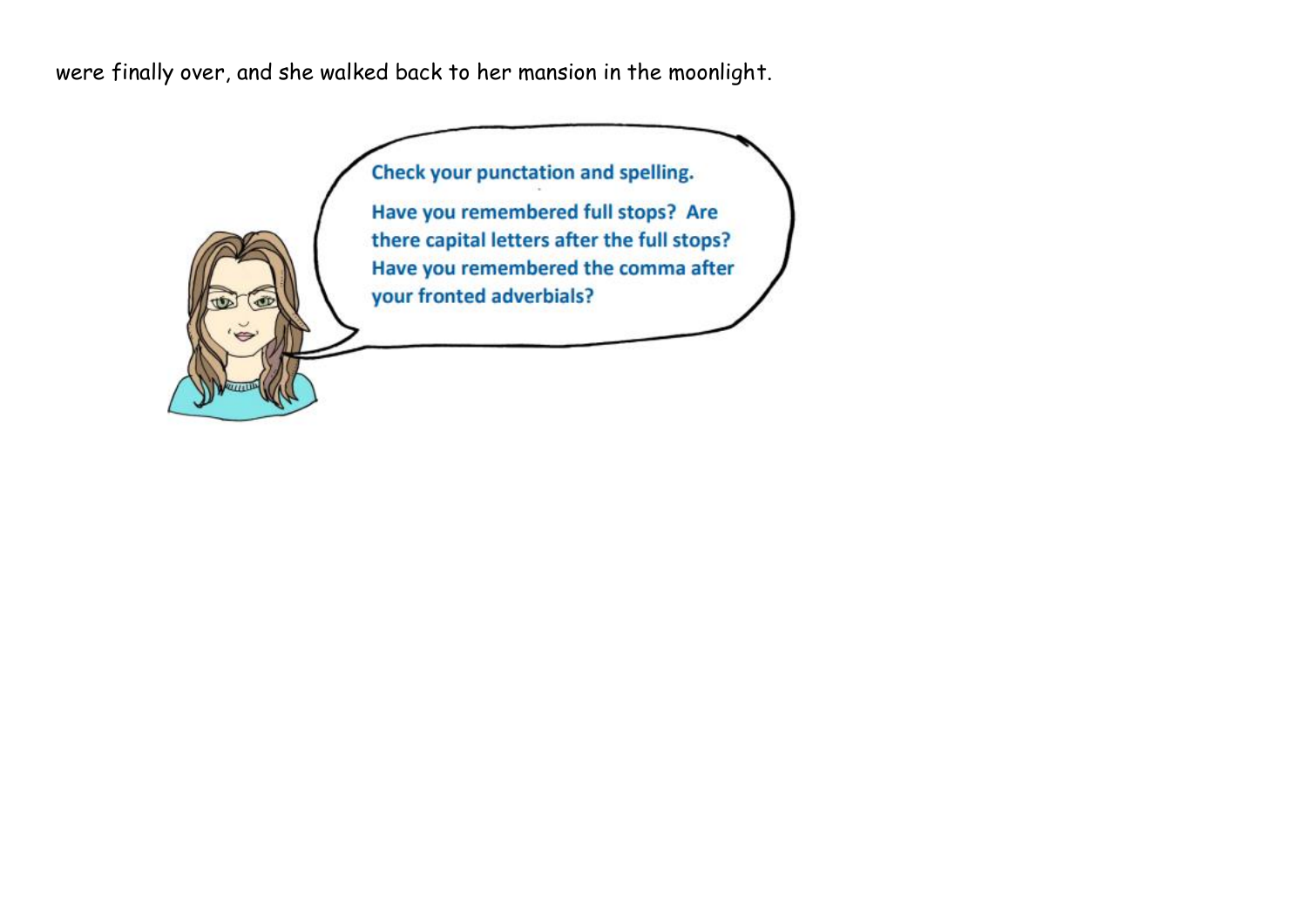



Bart bought a spray can for \_\_\_\_\_ and an orange t shirt for \_\_\_\_\_\_.<br>How much did he spend altogether? \_\_\_\_\_\_

Now try the rest below